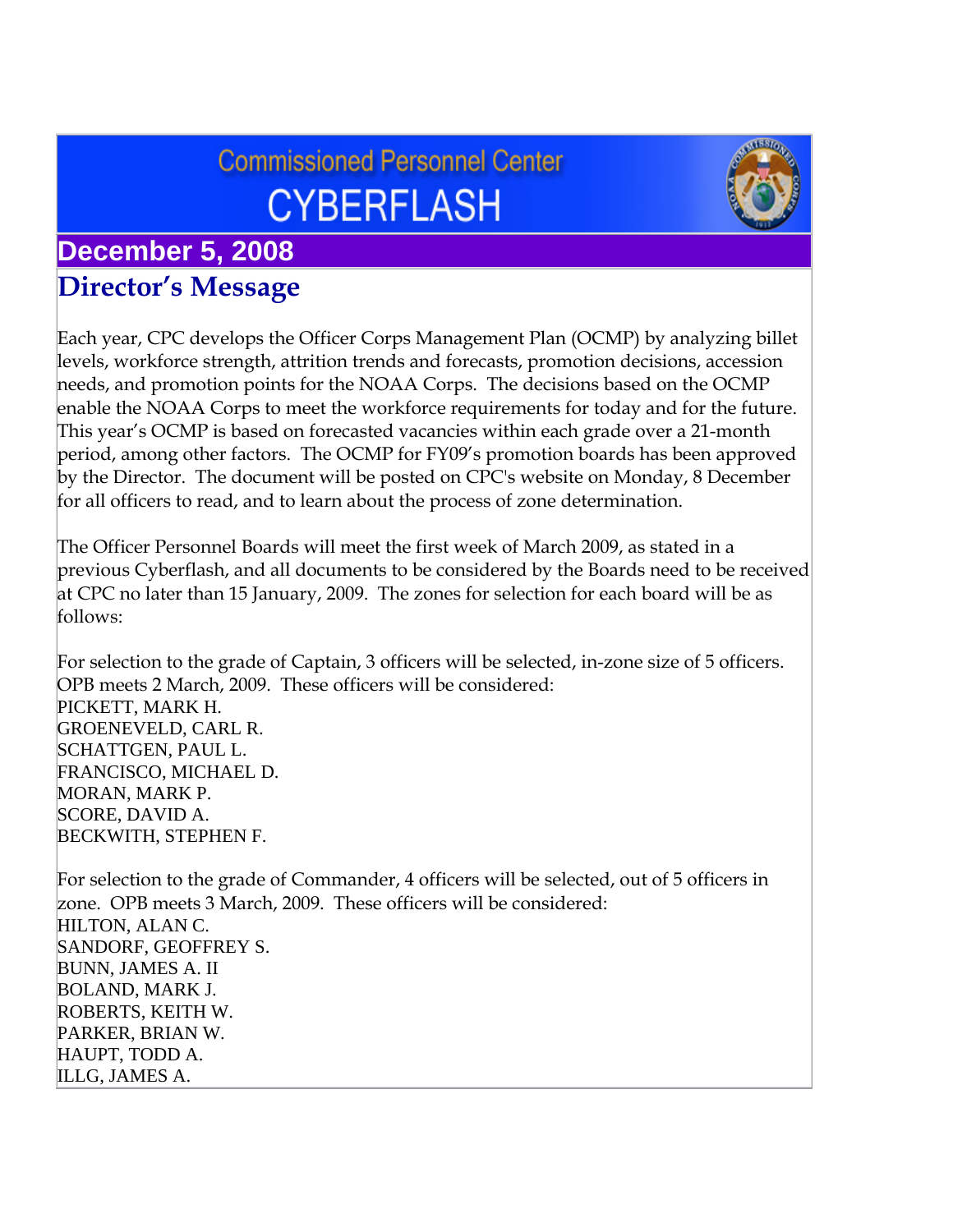#### KAMPHAUS, ROBERT A.

For selection to the grade of Lieutenant Commander, 12 officers will be selected, out of 14 officers in zone. OPB meets 4 March, 2009. These officers will be considered: EBHARDT, AMELIA A. KIDDER, RYAN C. APPLER, JASON A. CABANA, NICOLE M. HANER, RUSSELL G. CROFTS, JOHN A. KUNICKI, PAUL A. VAN WAES, MARK . SEIFERT, JASON M. HESTER, RICHARD E. JR. TAYLOR, JEFFREY C. CHROBAK, NICHOLAS J. PRICE, DANIEL J. LAMBERT, NICOLE S. CARY, CHAD M.

For selection to the grade of Lieutenant, 25 officers will be selected, out of 28 officers in zone. OPB meets 5 March and in August, 2009. These officers will be considered:

#### **March Board**

SEAMAN, ANDREW P. WELLS, WILLIAM I. JONES, SARAH K. BARRY, STEPHEN P. GREENAWAY, SAMUEL F. HAMBURGER, TRACY L. GONSALVES, MICHAEL O. HAUSER, OLIVIA A. ALMEIDA, REBECCA J. PERRY, TONY . III FRENCH, JONATHAN R. COX, AMY B. HEMMICK, PAUL S. JASKOSKI, MATTHEW J. KUZIRIAN, STEPHEN C. WALLER, LINDSEY M. SAXE, JASON R. STRAUSZ, DAVID A. WADDINGTON, REBECCA J. LEWIS, GUIENEVERE R.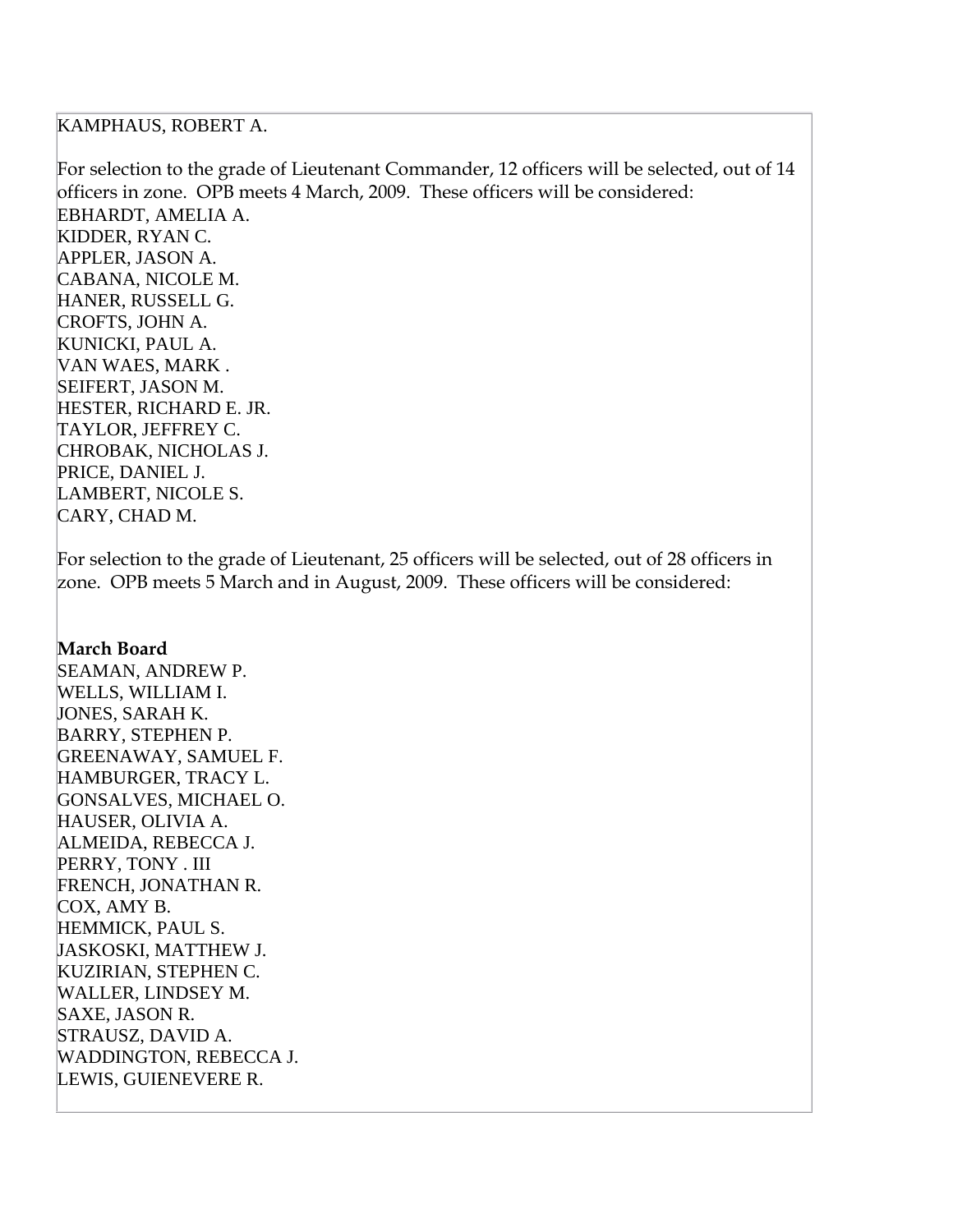#### **August Board**

JENNINGS, LAUREL K. MARTIN, ALLISON R. ADLER, MADELEINE M. BRINKLEY, JAMES L. FINNEY, SEAN M. JOHNSON, BENNIE N. RYAN, KYLE W. GOTHAN, DAVID M. WINNER, WILLIAM G.

For selection to the grade of Lieutenant Junior Grade, all officers found fully qualified. OPB will meet in **August, 2009.** These officers will be considered: PETERSEN, JOHN H. BLOSS, BENJAMIN S. ROSSI, JOHN F. FELKLEY, CHARLENE R. ROSE, EMILY M. ADAMS, KEVIN W. FORNEY, MATTHEW W. RAYMOND, PATRICIA E. NARDI, MATTHEW J. REED, ADAM R. HOPPER, ADRIENNE L. SARGENT, RACHEL M.F. WARTICK, RYAN A.

W-Bh

CAPT William B. Kearse, NOAA Director, Commissioned Personnel Center

## **Announcements**

#### **Aviation Selection Process Correction**

Please note there have been a few changes to the aviation selection process previously published in the CPC Cyberflash. These changes were made in order to comply with a Decision Memorandum issued by the previous Director, NOAA Corps on April 13, 2007 regarding requirements for the NOAA Corps Aviation Selection Process.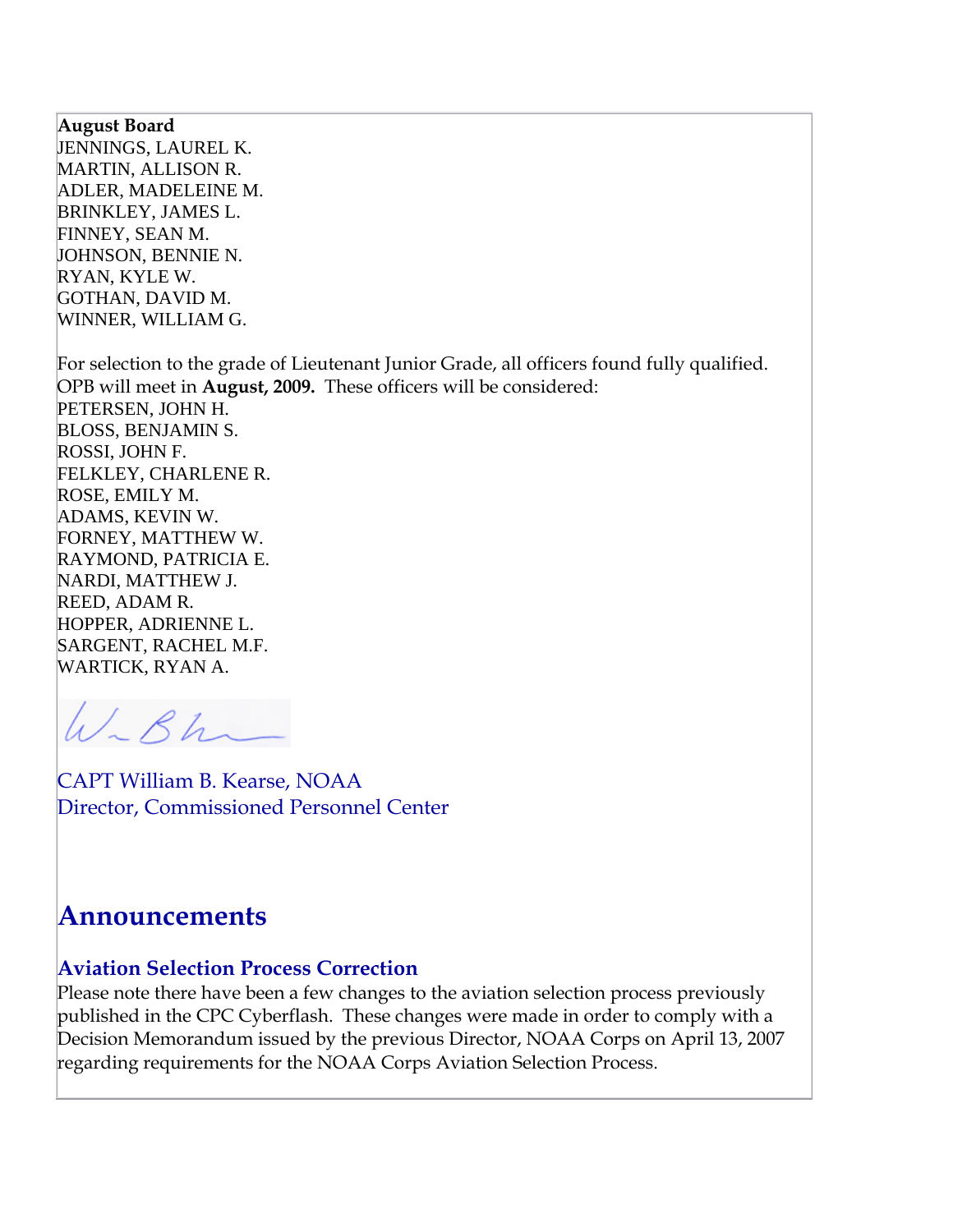Officers desiring to be candidates for selection into the aviation program must complete each of the requirements in the application process, as follows:

1. Complete all sections of NOAA Form 56-43: Application for NOAA Corps Aviation Program

[http://www.corpscpc.noaa.gov/forms/pdfforms/noaaform\\_56\\_43.pdf](http://www.corpscpc.noaa.gov/forms/pdfforms/noaaform_56_43.pdf) 

2. Complete a USCG Class I flight physical

3. Complete the ASTB exam through a Department of Defense recruiting center

4. A recommendation for aviation selection shall be included in Section 10 (Potential) of the applicant's

Officer Evaluation Report (NOAA form 56-6A).

As previously announced in the November 26th Cyberflash, the NOAA Corps will select officers from the fleet who are interested in transitioning into aviation during the 2009 calendar year. Start dates for flight

training will be determined based on the needs of the service and current rotation of the officers selected. Flight experience is encouraged but is not required for this opportunity. Candidates must have less than 6 years of commissioned officer service prior to the start of flight training.

Completed aviation application packets must arrive at the Commissioned Personnel Center (CPC) by COB, March 1, 2009. AOC will be responsible for conducting interviews between March and May for all applicants that meet the application requirements. Once the interview process is complete, AOC will forward the interview results to CPC. An Officer Assignment Board will convene June 4, 2009 to select officers for initial flight and navigator training.

Contact LCDR Albert Girimonte prior to starting this process for specific instructions and with any questions that you have. LCDR Girimonte can be reached at (813)828-3310 x3047 or [albert.girimonte@noaa.gov](mailto:albert.girimonte@noaa.gov).

## **ODU Fleece Jacket -- How to Order**

As you might know, if you have ordered the fleece liner that goes with the ODU Parka 2, it cannot be purchased through the Uniform Distribution Center (UDC). Instead, it has to be ordered through a different company called Propper, through the following website: <http://www.epropper.com/products/25/Foul-Weather-Liner-II.htm>

## **Mariner Licensing Time Evaluation**

When 46 CFR was re-written several months ago, NOAA Corps officers were excluded in the language, because it stated 'military service.' However, the US Coast Guard, National Maritime Center recently sent out guidance to those evaluating mariner credentials that stated "if an applicant has service with NOAA, that service will be evaluated as military service". This is an important change for officers pursuing upgrading a marine license documents. You can thank CDR Richard Wingrove, NOAA Liaison to the USCG for the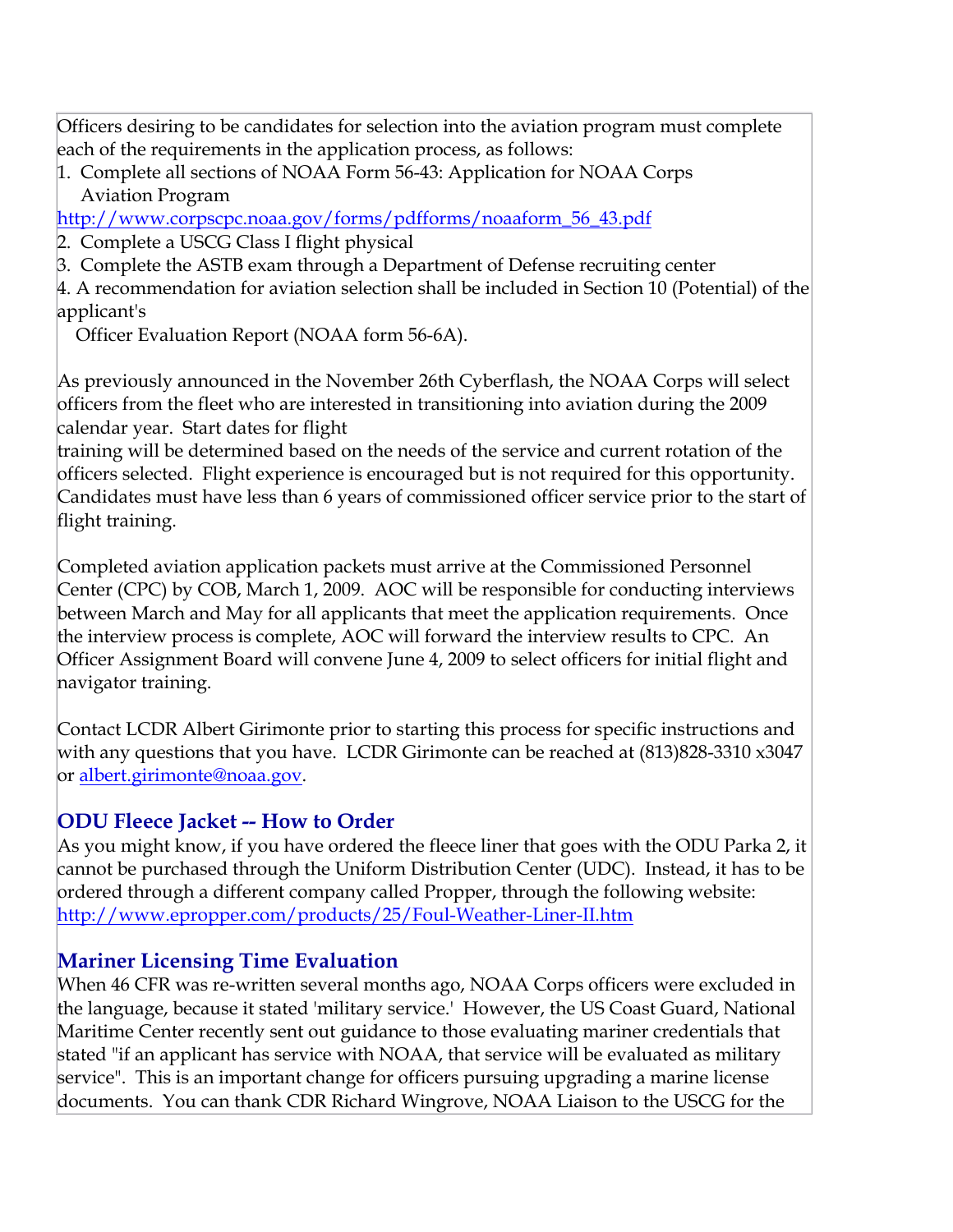change to the policy.

#### **Winter in Port Reminder for all NOAA Corps Officers:**

Please remember that promotions may occur at any time. Therefore, all NOAA Corps officers regardless of promotion eligibility, must ensure that a current physical examination and a current dental exam (Type II: class I or class II) remain on file with CPC's Medical Administration Branch. This may require you to schedule a physical and dental exam during your winter inport in order to prevent your physical and/or dental exams from expiring. Officers will not be nominated or promoted to a higher grade until they are deemed medically and dentally qualified for promotion. Medical requirements for promotion can be found at

[http://www.noaacorps.noaa.gov/cpc/perservices/prom\\_physqual.html](http://www.noaacorps.noaa.gov/cpc/perservices/prom_physqual.html)

Officers should contact LCDR Hobson-Powell in the Medical Administration Branch via E-mail [\(Elizabeth.hobson-powell@noaa.gov\)](mailto:Elizabeth.hobson-powell@noaa.gov) to ensure that you have a current periodic physical and a current dental examination on file.

#### **Reminder: Details/TDY and Assignment History**

CPC needs documentation to ensure that any significant temporary duty is captured in your assignment history. Examples of significant TDY include orders to a ship for ANY amount of time (Career Sea Pay entitlement), temporary details to an assignment for periods greater than 60 days (concurrent OER requirement), or short-term, high-impact TDY such as deployment following a natural disaster or man-made catastrophe. Send your endorsed orders, along with any supporting documentation, such as a detail letter, to the Assignment Coordinator at CPC in Silver Spring via fax, PDF, or mail.

#### **Approved Retirements/Resignations/Separations**

The following officers have approved retirements, resignations, or separations. Be sure to thank them for their service to NOAA and nation and wish them the best the next time you see these officers!

| ENS Patrick B.K. Jorgensen |
|----------------------------|
| CAPT John W. Humphrey, Jr. |
| LTJG Phoebe A. Woodworth   |
| CAPT Stephen A. Kozak      |
| CAPT Emily B. Christman    |
| CDR James D. Rathbun       |
| CAPT Sean R. White         |
| CAPT Steven R. Barnum      |

December 15, 2008 January 1, 2009 January 1, 2009 April 1, 2009 June 1, 2009 June 1, 2009 July 1, 2009 January  $1, 2010$